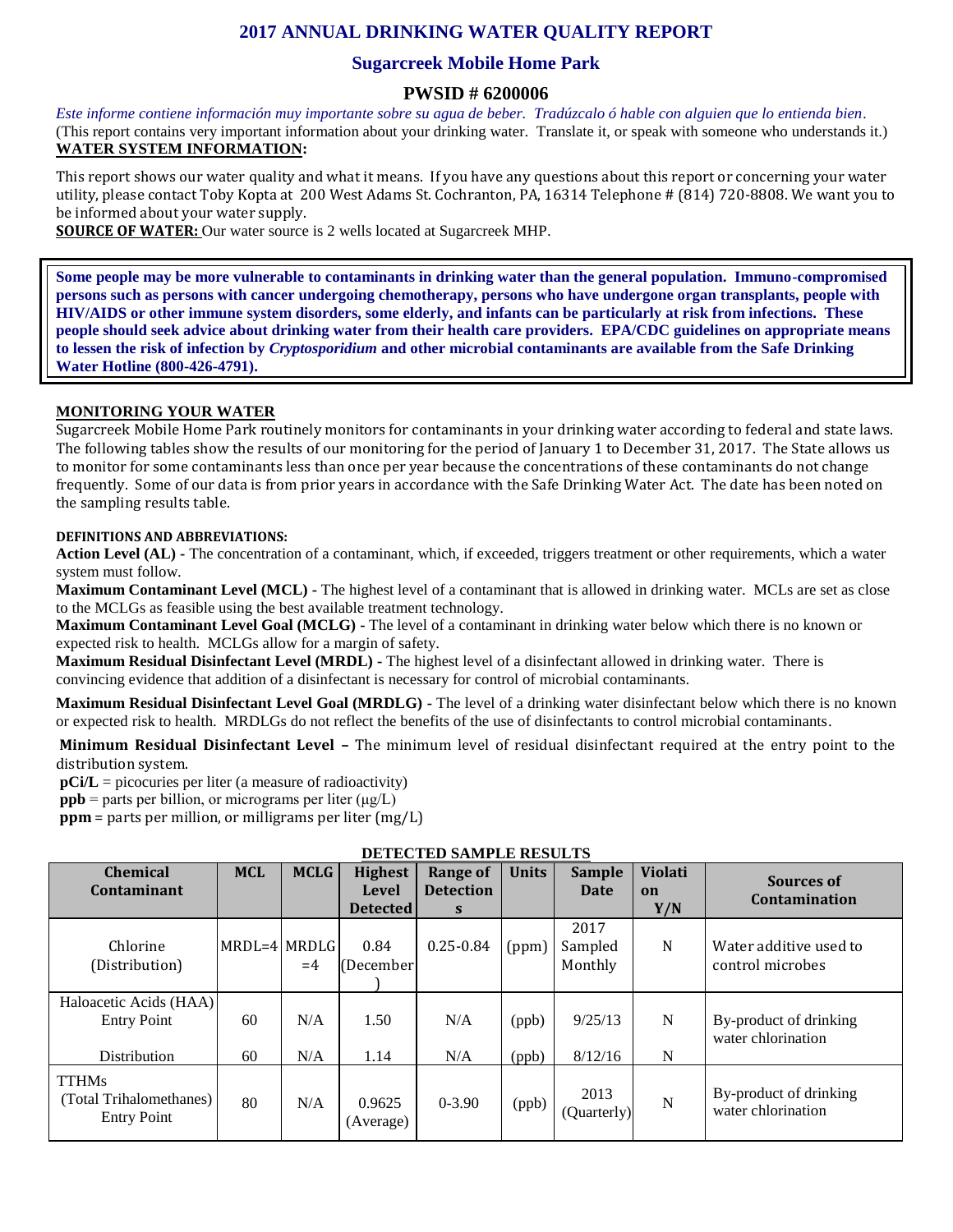| <b>Barium</b>                            |  | $\overline{2}$                                           | $\overline{2}$                            | 0.036                                              | N/A                                 |  | (ppm)                                           | 11/6/15                          |    | ${\bf N}$                       | Discharge of drilling<br>wastes; Discharge from<br>metal refineries; Erosion of<br>natural deposits             |  |
|------------------------------------------|--|----------------------------------------------------------|-------------------------------------------|----------------------------------------------------|-------------------------------------|--|-------------------------------------------------|----------------------------------|----|---------------------------------|-----------------------------------------------------------------------------------------------------------------|--|
| <b>Chemical</b><br>Contaminant           |  | <b>MCL</b>                                               | <b>MCLG</b>                               | <b>Highest</b><br><b>Level</b>                     | <b>Range of</b><br><b>Detection</b> |  | <b>Units</b>                                    | <b>Sample</b><br>Date            | on | <b>Violati</b>                  | <b>Sources of</b><br>Contamination                                                                              |  |
| Nitrate                                  |  | 10                                                       | 10                                        | <b>Detected</b><br>1.60                            | $\mathbf{s}$<br>N/A                 |  | (ppm)                                           | 9/21/17                          |    | Y/N<br>N                        | Runoff from fertilizer use;<br>Leaching from septic tanks,<br>sewage; Erosion of natural<br>deposits            |  |
| <b>Entry Point Disinfectant Residual</b> |  |                                                          |                                           |                                                    |                                     |  |                                                 |                                  |    |                                 |                                                                                                                 |  |
| Contaminant                              |  | <b>Minimum</b><br><b>Disinfectant</b><br><b>Residual</b> | <b>Lowest</b><br>Level<br><b>Detected</b> | <b>Range of</b><br><b>Detection</b><br>S           | <b>Units</b>                        |  | Lowest<br><b>Sample</b><br><b>Date</b>          | <b>Violation</b><br>Y/N          |    | <b>Sources of Contamination</b> |                                                                                                                 |  |
| Chlorine (2017)                          |  | 0.40                                                     | 0.44                                      | $0.44 - 0.84$                                      | ppm                                 |  | 12/28/17                                        | N                                |    |                                 | Water additive used to control<br>microbes.                                                                     |  |
| <b>Contaminant</b>                       |  | <b>Action</b><br>Level<br>(AL)                           | <b>MCLG</b>                               | 90 <sup>th</sup><br><b>Percentil</b><br>e<br>Value | <b>Units</b>                        |  | # of Sites<br>Above AL of<br><b>Total Sites</b> | <b>Violation</b><br>Of TT<br>Y/N |    |                                 | <b>Sources of</b><br><b>Contamination</b>                                                                       |  |
| Copper<br>(2017)                         |  | 1.3                                                      | 1.3                                       | 0.014                                              | ppm                                 |  | $0$ out of 5                                    | $\mathbf N$                      |    |                                 | Corrosion of household plumbing<br>systems; Erosion of natural<br>deposits; Leaching from wood<br>preservatives |  |
| Lead<br>(2017)                           |  | 15                                                       | $\theta$                                  | 1.40                                               | ppb                                 |  | $0$ out of 5                                    | N                                |    |                                 | Corrosion of household<br>plumbing systems; Erosion of<br>natural deposits                                      |  |

# *Information about Lead*

If present, elevated levels of lead can cause serious health problems, especially for pregnant women and young children. Lead in drinking water is primarily from materials and components associated with service lines and home plumbing. Sugarcreek MHP is responsible for providing high quality drinking water, but cannot control the variety of materials used in plumbing components. When your water has been sitting for several hours, you can minimize the potential for lead exposure by flushing your tap for 30 seconds to 2 minutes before using water for drinking or cooking. If you are concerned about lead in your water, you may wish to have your water tested. Information on lead in drinking water, testing methods, and steps you can take to minimize exposure is available from the Safe Drinking Water Hotline or at *http://www.epa.gov/safewater/lead*

## *EDUCATIONAL INFORMATION:*

The sources of drinking water (both tap water and bottled water) include rivers, lakes, streams, ponds, reservoirs, springs and wells. As water travels over the surface of the land or through the ground, it dissolves naturally occurring minerals and, in some cases, radioactive material, and can pick up substances resulting from the presence of animals or from human activity. Contaminants that may be present in source water include:

- Microbial contaminants, such as viruses and bacteria, which may come from sewage treatment plants, septic systems, agricultural livestock operations, and wildlife.
- Inorganic contaminants, such as salts and metals, which can be naturally occurring or result from urban storm water runoff, industrial or domestic wastewater discharges, oil and gas production, mining, or farming.
- Pesticides and herbicides, which may come from a variety of sources such as agriculture, urban storm water runoff, and residential uses.
- Organic chemical contaminants, including synthetic and volatile organic chemicals, which are by-products of industrial processes and petroleum production, and can, also come from gas stations, urban storm water runoff, and septic systems.
- Radioactive contaminants, which can be naturally occurring or be the result of oil and gas production and mining activities.
- In order to ensure that tap water is safe to drink, EPA and DEP prescribes regulations which limit the amount of certain contaminants in water provided by public water systems. FDA and DEP regulations establish limits for contaminants in bottled water, which must provide the same protection for public health.

Drinking water, including bottled water, may reasonably be expected to contain at least small amounts of some contaminants. The presence of contaminants does not necessarily indicate that water poses a health risk. More information about contaminants and